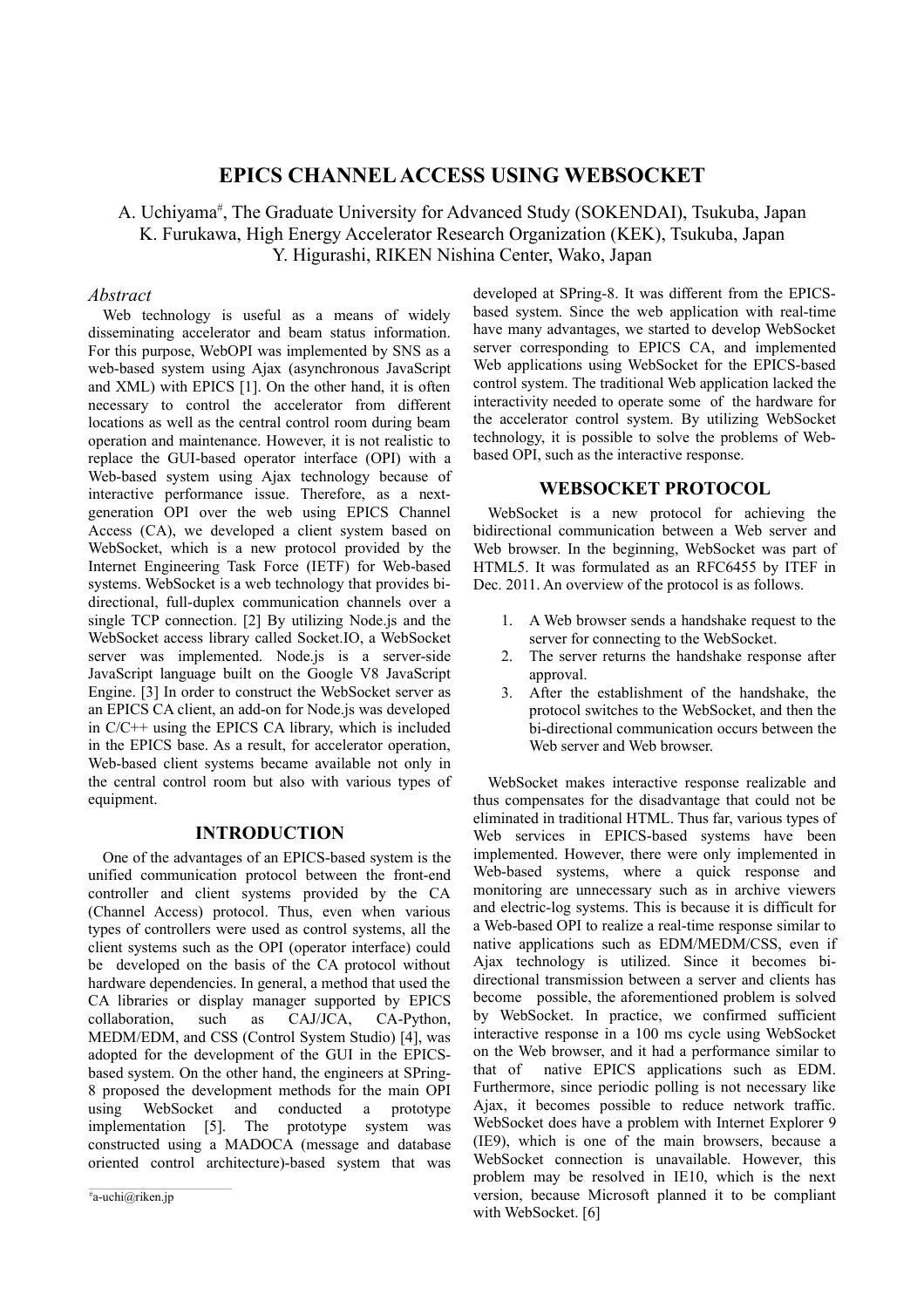#### **SERVER SIDE SYSTEM**

We utilized Node.js and Socket.IO [7] as a WebSocket library to develop the WebSocket server. Node.js is one of the server-side JavaScript languages developed based on the Google V8 JavaScript Engine. As a main feature, Node.js works asynchronously with single-thread processing. Although many human resources may be required for the development of an asynchronous WebSocket server from scratch, Socket.IO solve the aforementioned problem. Node.js 0.6.18 and Socket.IO 0.9.6, which were stable versions of the languages, were utilized for the development. In order to implement the WebSocket server with a CA connection using Node.js, Node.js has to call the CA API. Therefore, we developed add-on software to interface CA from Node.js, that is, NodeCA. Since Node.js can call the function developed by C++, NodeCA utilized the CA library provided by the EPICS base. To call CA from Node.js, caGet, caPut, and caMonitor, which are basic functions in EPICS, were prepared. In general, an event-driven caMonitor needs a non-blocking algorithm in the program, although singlethreading Node.js causes the thread to be blocked by the implementation negligently. Consequently, in order to prevent the thread blocking, NodeCA is in waiting the CA event into another thread, and then it send the message queue to the main thread. Figure 1 shows an overview of NodeCA. The software developed by this research is shown in the gray area.



Figure1: Overview of the System

# **CLIENT SIDE SYSTEM**

It is possible to realize a text update like EDM by coding DOM (document object model) with JavaScript on the Web. In addition, flot [8] and jsgause [9], which are jQuery-based JavaScript libraries, were used for the visualization of the accelerator parameters in our system. Many JavaScript libraries, other than those mentioned above, are also available for the visualization of information, such as strip chart. As a result, the client system has the advantage of low development costs since money can be saved multiple steps. Figure 2 shows the whole system chart.

- 1. In the code of client side JavaScript, custom events (caGet, caPut, caMonitor) are sent to the server by using WebSocket protocol
- 2. WebSocket server connect to EPICS IOC via NodeCA.

3. It is available to get the accelerator parameters from EPICS IOC.



Figure 2: Whole System Chart

#### **IMPLEMENTATION**

After satisfying the need for interactive access for WebSocket using an EPICS-based system, we attempted to implement NodeCA and the WebSocket server as a Web-based OPI. As a result, the OPI was found to have adequate ability for accelerator operation compared to the traditional EPICS-based OPI. Moreover, we confirmed that almost all the browsers for the iPhone4S/Android are capable of obtaining and displaying numerical values from EPICS IOC via WebSocket. The present software support for browsers and OS is shown in Table 1. In the case of iPhone, it is difficult to install self-produced software without the approval of Apple Store. On the other hand, approval of Apple Store is unnecessary to install the self-produced Web application on an iPhone, although a Web server is required. We consider that the Web application using the WebSocket server and NodeCA have satisfactory performance as an OPI compared with the native applications of the iPhone.

At present, we are implementing it for controlling the 28GHz-ECRIS at RIKEN RIBF on a trial basis. [10] We already verified that we had a good response when monitoring the vacuum of the plasma chamber, controlling the gas-valve, and so on.

Table 1: The Present Software Support

| OS            | <b>Browsers</b>               |
|---------------|-------------------------------|
| Windows/Linux | Google Chrome 20, Firefox 14, |
|               | Opera 11                      |
| Android 4.0   | Google Chrome 18, Firefox 14  |
| iOS (iPhone)  | Safari 5, Google Chrome 19,   |
|               | Mercury                       |

## **DISCUSSION**

In 2000, GAN (global area network) was proposed by ICFA (International Committee for Future Accelerators) as a network for ILC accelerator control. [11] Although GAN aimed at an accelerator-only network with international collaboration, it has not been realized thus far. Currently, a WAN with has sufficient high-speed data communication is already in place around the world for the development of Internet technology. On the other